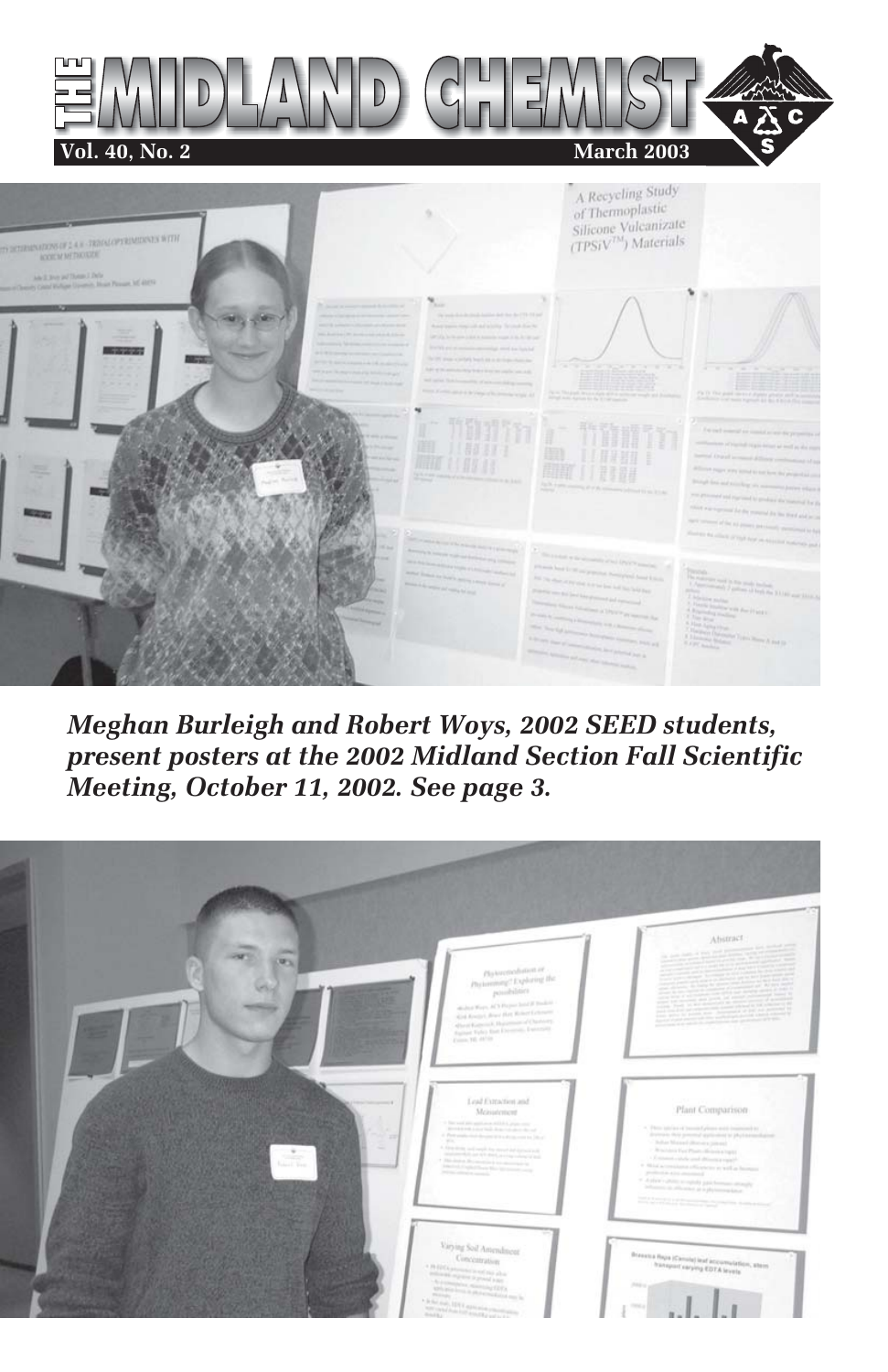

Volume 40, Number 2 March 2003

## *In This Issue...*

| Lane Receives CMU Distinguished Alumnus Award  16       |
|---------------------------------------------------------|
|                                                         |
| Important Dates on the ACS Midland Section Calendar  18 |
|                                                         |

*The Midland Chemist* is published eight times a year by the Midland Section of the American Chemical Society.

American Chemical Society Midland Section PO Box 2695 Midland, MI 48641-2695 http://membership.acs.org/M/Midl

#### *Volunteer Staff*

|                                     | 989-832-7485 |
|-------------------------------------|--------------|
| ann.birch@editech-mi.com            |              |
|                                     |              |
| Angelo Cassar  Photographer, writer |              |
| Kristine Danowski  Writer           |              |
|                                     |              |
|                                     |              |
| James R. Birch  Design, layout      |              |

Please submit all articles and photographs to the editor, Ann Birch. Instructions for article submission are on the Midland Section web site, as is contact information for other staff members. Authors can also contact Ann directly with any questions.

Neither *The Midland Chemist*, nor the Midland Section, nor the American Chemical Society assumes any responsibility for the statements and opinions advanced by contributors of or to *The Midland Chemist*.

Cover photographs by Peggy Hill.

© Copyright 2003 Midland Section of the American Chemical Society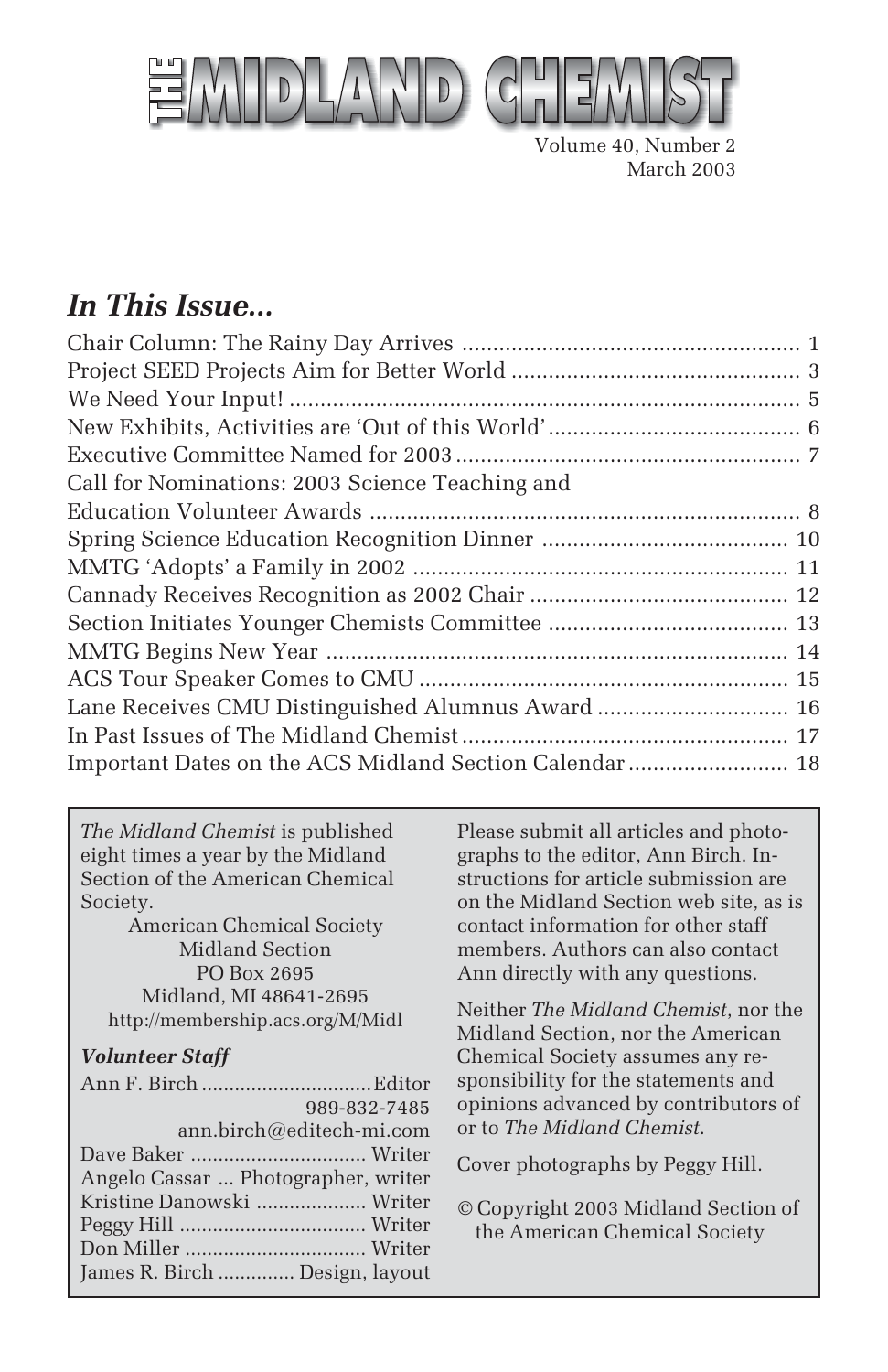## *Chair Column*

# **The Rainy Day Arrives**

**A**t our February board of directors meeting we approved a budget for the year 2003 that should enable us to achieve the level of member service and community outreach that we have provided in recent years. One of the main reasons we have been able to offer such a wide variety of services has been the handsome support of our two local industrial corporations, The Dow Chemical Company and Dow Corning. I am sure that their generosity makes us the envy of many less-well-off local sections. I also believe that this funding has contributed to the numerous awards the Section has garnered in recent years.



Mike Owen, Chair ACS Midland Section

However, the budget has been balanced at the cost of carrying over the considerable surplus from last year. This was necessary because corporate contributions are down this year. I am pleased to report that Dow Corning is supporting us this year at the same level as in the immediate past, but Dow Chemical, or more correctly, The Dow Chemical Company Foundation, has had to reduce their contribution to 60% of the recent level. We are very fortunate to get this, of course, in the light of the recent measures announced by Dow to cope with the economic difficulties they are facing. We are truly grateful for their continued support in difficult economic times.

By using all of last year's surplus we are not adding to our reserves at all. The reserves are intended for the "rainy day," which may have arrived, but we should not get into this habit without considering other belt-tightening measures. There are other indications of this need, including signs that the National ACS is also becoming less generous in the matching funds that it offers. All in all it seems we must be very prudent with our finances this year. The options are familiar: trim all budgets by a target amount such as 10% or be more selective in our cuts and eliminate or make substantial reductions in specific activities.

We will keep you informed of these developments as we continue to debate and manage this issue throughout the year. For the moment, let me just raise one possibility for substantial savings, the electronic distribution of our newsletter, *The Midland Chemist*. Before any action can be taken, we will need to know what fraction of our readership will be able to cope with such a change. I welcome your input on this initiative and strongly encourage you to offer your views on the topic. However, I would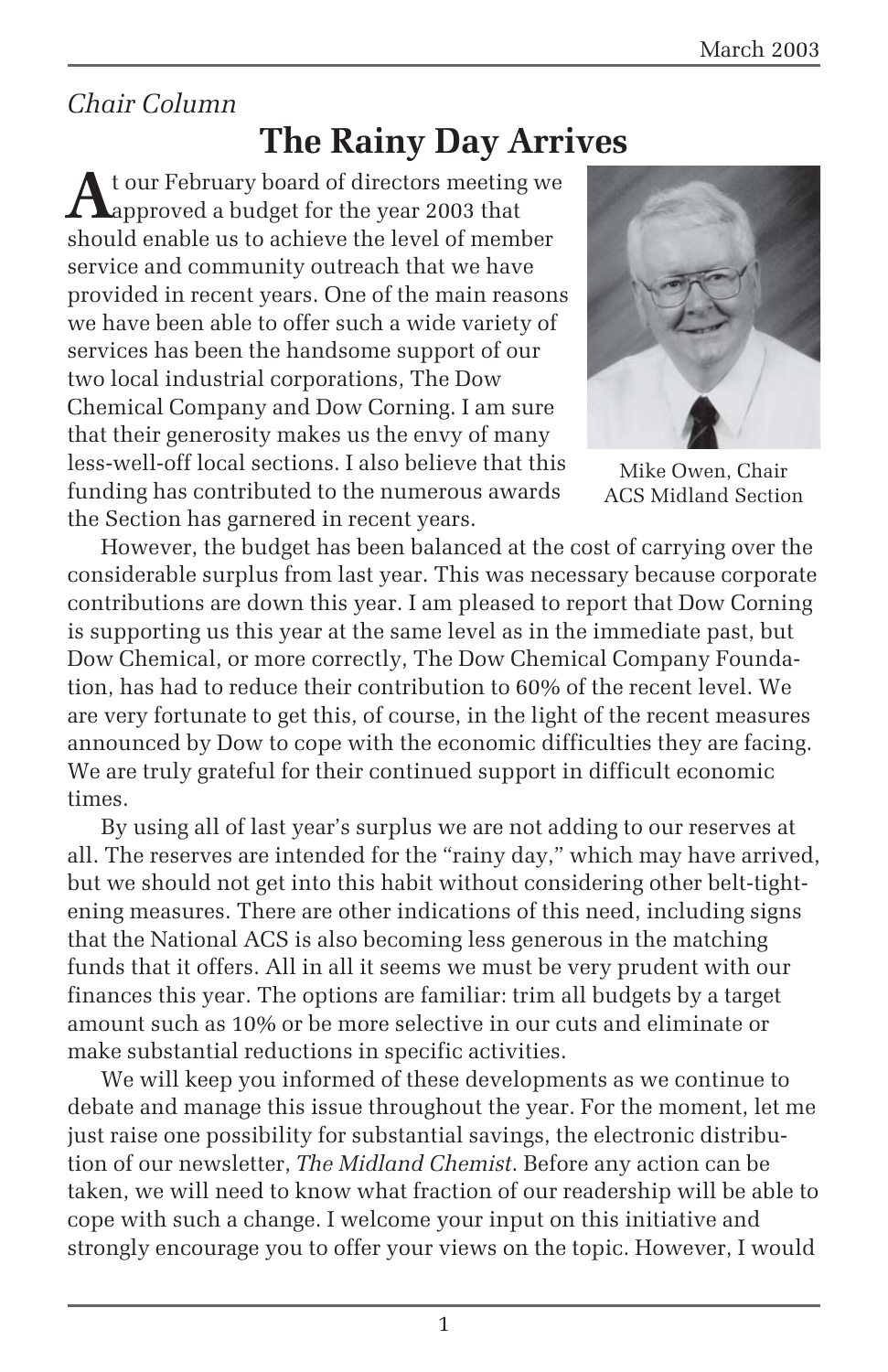more welcome your practical help. If there is anybody willing to assist us in collating member e-mail addresses and other information, please let me know. This essential first step will be very valuable, whether or not we proceed further with electronic distribution of *The Midland Chemist*.

Let me now turn from financial woes to a more positive aspect of our program, the visit of an ACS tour speaker, Professor Fred Wudl of UCLA, to CMU at the end of March. I imagine many of you will recall the broad publicity given last year to his work on self-healing polymers. This will be the subject of a CMU Chemistry Departmental Seminar at 4:00 p.m. at CMU on March 31. At 7:00 p.m. that evening he will give a special ACS Section-sponsored seminar at CMU on fullerenes entitled "Solid State Synthesis of a Doped Conducting Polymer." I urge as many of you as possible to attend.

One area where we could and should do more is in this area of seminars of interest to members—our recent member survey certainly tells us that. However, in recent years member attendance at such talks has been discouraging. Again, I would welcome your opinions and suggestions, and particularly your assistance, regarding this issue. One possibility discussed at the last board of directors meeting was a symposium on "Dioxin in Midland." We resolved to collaborate with Etcyl Blair, a former chair of the Midland Section and 50+ year member, who has already made considerable progress on this topic.

Mike Owen

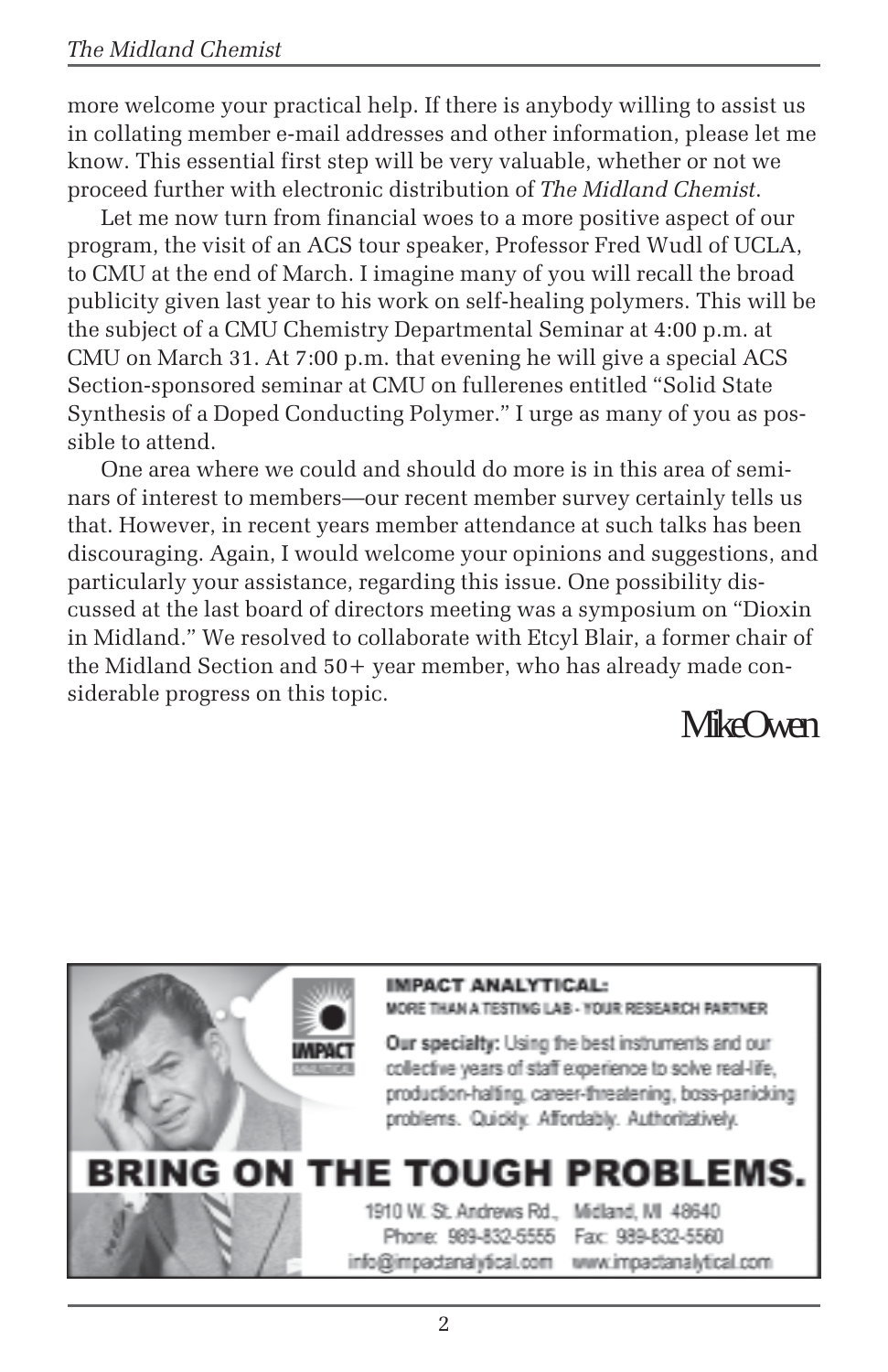# **Project SEED Projects Aim for Better World**

*Article and photos by Peggy Hill*

**N**either of the two Midland Section-sponsored Project SEED students<br>ever expected that their summer research would save the world, but both efforts did bring us closer to a better one. From recycling efficacy to phytoremediation, the subjects investigated by these students show off the power of chemistry to solve problems, as well as the power of chemistry to motivate young minds.

Mt. Pleasant High School junior Meghan Burleigh spent the summer at Dow Corning with Frances Fournier studying the recyclability of two thermoplastic elastomers. Looking at the effects of repeating regrinding and reprocessing on her samples of plastic, Meghan measured changes in properties such as ultimate tensile strength, elongation at break, hardness, and molecular weight. My description here doesn't do justice to the large scope of her project since she also fully covered the effects of high heat and variations in the percentage of old (reprocessed) and new (unprocessed) material in the grind mixture.

When I visited Meghan in the lab one day about three-quarters of the way through her project, she gave me a tour. Her confident explanations at each stop were not surprising—Meghan's straight-A school record prepared me to expect no less. A little unexpected, though, was her reply when I asked about how she liked the research experience. She said with quiet humor, "I like it very well—after all, I haven't even broken anything!"

Meghan is now enjoying her senior year at Mt. Pleasant High, taking math and physics courses as a concurrent student at CMU and expanding her musicianship in band and orchestra. She plans to return for a second summer of Project SEED this year.

Robert Woys, our SEED II student and 2002 graduate of John Glenn High School (Bay City), spent his summer working on a variation of his project from last year with Dave Karpovich at SVSU. Rob investigated sev-



*Meghan Burleigh and Robert Woys at work at Dow Corning and SVSU, respectively.*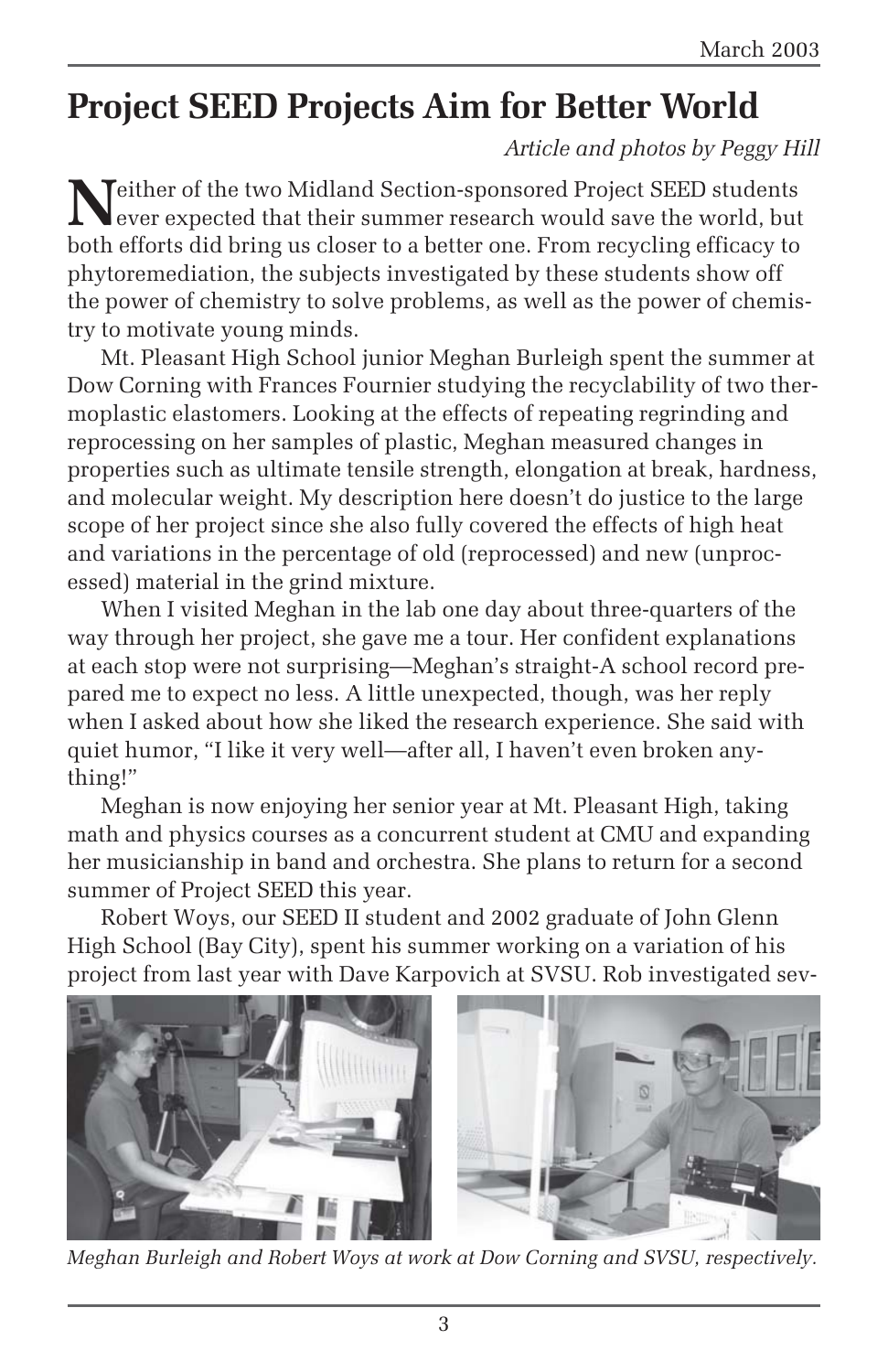eral factors that affect the capacity of plants to take up lead from soil. As part of a larger phytoremediation project in Dave's lab, he worked on characterizing the capacity of two different plant species to remediate lead under conditions in which the soil is primed with varying amounts of chelator. Using mass spectrometry to measure the lead chelate in plant digests, Rob was able to show the extent of uptake as well as significant differences between stems and leaves as repositories of remediated lead.

The day I visited Rob in the lab, he was tending his racks of plants with the air of an overprotective parent. When showing me the methods and equipment he used, Rob's seriousness made him seem a lot older than I would have expected from a soon-to-be college freshman. It takes a lot to get Rob to smile, so I knew he was quite pleased when his face lit up at the mention of the scholarship he was awarded from the Project SEED program. He should be pleased—Rob was one of only twenty SEED students nationally to receive a \$5000 Bader scholarship as the result of his SEED research and scholastic performance. Rob is now a freshman at Delta College and is planning to keep chemistry at the forefront of his career path.

It will be hard to assemble a better group of SEED students than Rob Woys and Meghan Burleigh. This has been an exceptional year with two of the most highly motivated students that I've ever seen in this program. Who knows? Maybe someday they will save the world.

| <b>SEED I Student</b>  | Preceptor         | <b>Project</b>                      |
|------------------------|-------------------|-------------------------------------|
| Meghan Burleigh        | Frances Fournier  | "A Recycling Study on Thermoplastic |
| Mt. Pleasant H.S.      | Thermoplastics    | Silicone Vulcanizate Materials"     |
|                        | Dow Corning       |                                     |
| <b>SEED II Student</b> | Preceptor         | <b>Project</b>                      |
| Robert Woys            | David Karpovich   | "Comparison of Stem and Leaf        |
| John Glenn H.S.        | Dept of Chemistry | Uptake During Lead Remediation"     |
|                        | Saginaw Valley    |                                     |
|                        | State University  |                                     |

#### *We're responsible . . .*

In 1988, the American Chemistry Council (ACC) launched Responsible Care® to respond to public concerns about the manufacture and use of Chemicals. Through this initiative, Dow Corning Corporation and other ACC members and partners are committed to continually improving our responsible management of chemicals.

We're responsible because we care.

#### **DOW CORNING**



© 2001 Dow Corning Corporation. *Dow Corning* is a registered trademark<br>of Dow Corning Corporation. *Responsible Care* is a registered service mark<br>of the American Chemistry Council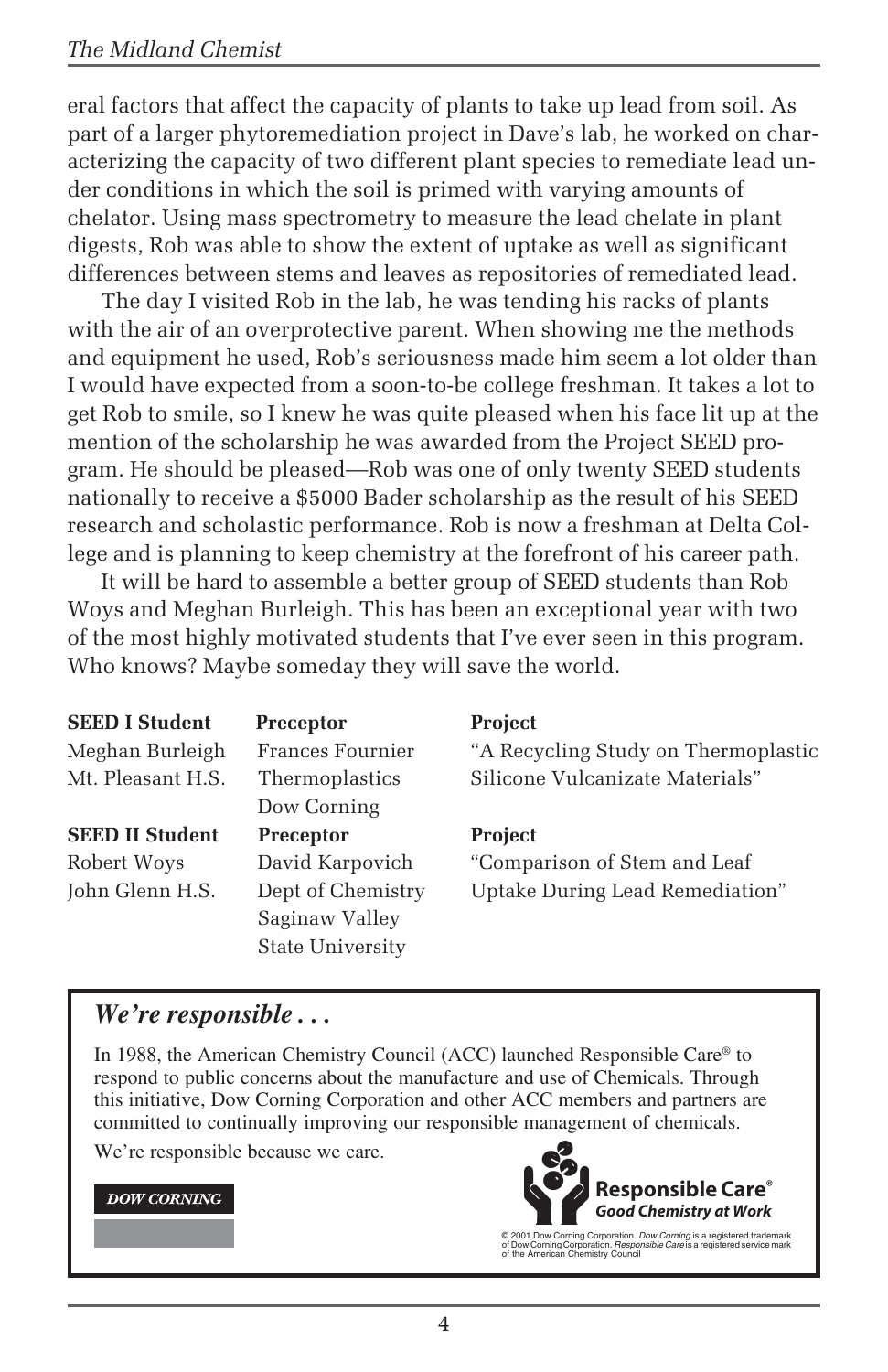# **We Need Your Input!**

#### *By Ann Birch*

**T**<br>The Midland Chemist is seeking input from members on two items: We<br>are initiating two next and the contract of the contract of the contract of the contract of the contract of the contract of the contract of the contrac are initiating two new series of articles. One series will be "People Profiles," by Peggy Hill, highlighting chemists in the Section five-county area who stand out from the crowd for their contributions to science, contributions to society, or for other unusual attributes. The other series will be "Careers for Chemists," by Don Miller, highlighting chemists who use their degrees in unusual ways and have unusual careers related to chemistry. Subjects for this series are not confined to the Section area. One of the purposes of this series is to inform Section members of opportunities that might exist outside conventional chemistry careers.

If you have ideas for subjects for either of these series, please contact Peggy Hill (m.hill@chartermi.net, 989-463-6467) for "People Profiles" or Don Miller (donmiller@tm.net, 989-832-8270) for "Careers for Chemists."

We are also trying to assemble names and e-mails of members who would like to receive an online version of *The Midland Chemist* rather than a print version. We will continute to provide a print version for members who would prefer it, but will probably make an online version available later this year. If you are interested in an online version, please contact Ann Birch (ann.birch@editech-mi.com, 989-832-7485).

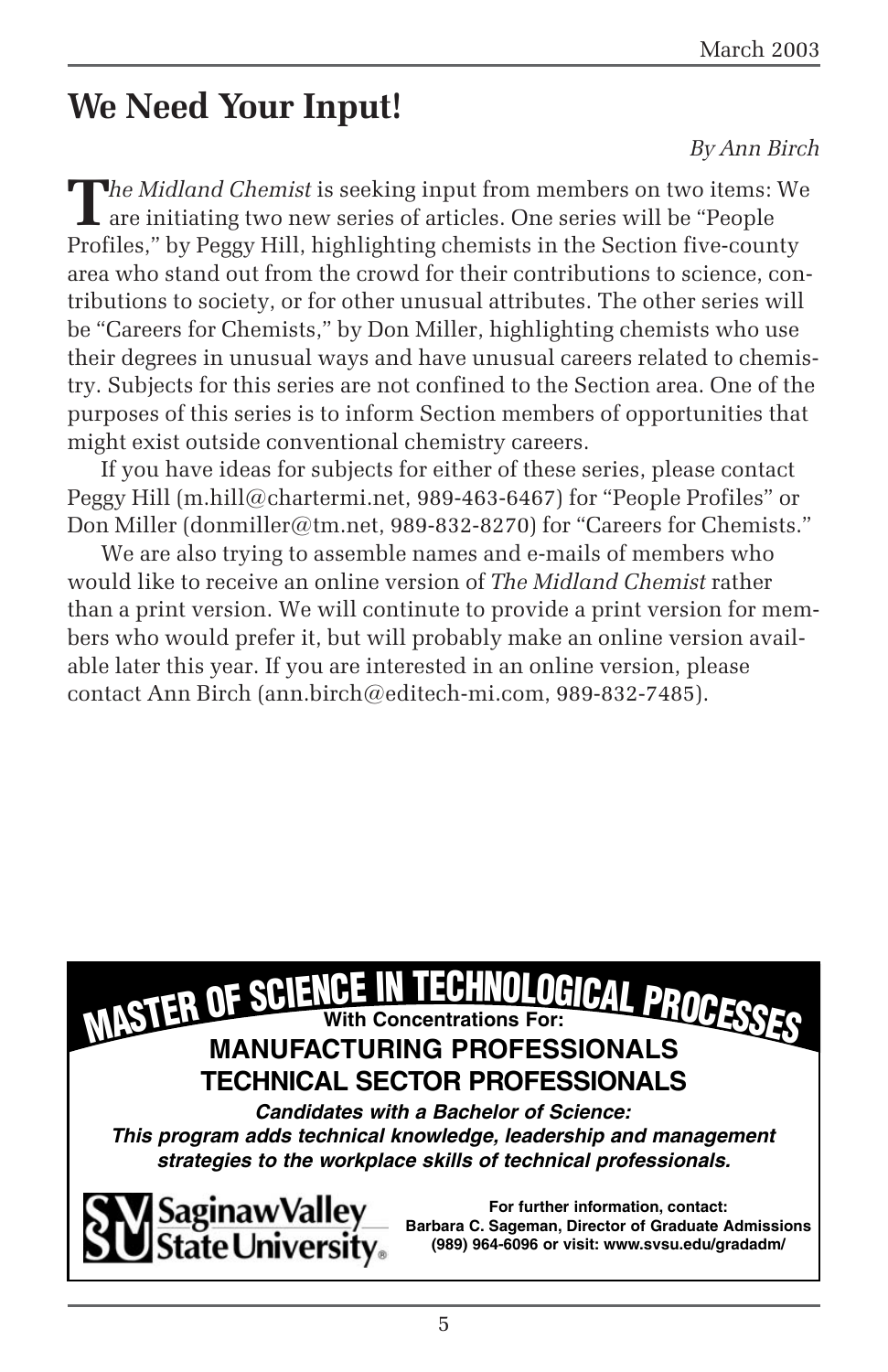# **New Exhibits, Activities are 'Out of this World'**

*From Hall of Ideas Press Release*

**T**he Hall of Ideas, Arts Midland: Galleries and School and the Delta College Planetarium and Learning Center are presenting three new exhibits under the title "Out of this World." The exhibits are on display until May 4, 2003. Exhibits and activities include:

### **Exhibits**

### *Cosmic Questions: Our Place in Space and Time*

This high-tech interactive show combines the beauty of the universe with knowledge about its origins. In this dynamic exhibition, visitors are invited to explore where we are in space and time, find out the latest on unsolved cosmic mysteries like black holes and extraterrestrial life, and discover what it's like to be an astronomer uncovering clues from the cosmos hidden in the faint light of distant galaxies. Organized by the Harvard-Smithsonian Center for Astrophysics.

#### *Heavens Above: Photographs of the Universe from the Hubble Space Telescope*

Witness the magnificence of the heavens with world premiere images! Made possible by the NASA Space Telescope Institute.

### *Journey to the Edge of Space and Time*

Enjoy the Delta College Planetarium and Learning Center, one of the most sophisticated planetarium theatres in the world, where you can travel on a mysterious journey through the cosmos. Open Saturdays and Sundays.

## **Activities for Kids and Adults**

### *February 23—Science Sunday: Our Amazing Universe*

Launch yourself and your children into rocketry and space science. Explore pulsars, galaxies, clouds in space, black holes and much more at 2:00, 3:00, and 4:00 p.m. in the Lecture Room.

### *March 23—Science Sunday: StarLab*

(Limit of 25 students per session)

Orbit into your imagination with the Star Storyteller Don Martin. Let him astound you and your children with the stories of Orion, Pegasus, Leo and many other constellations at 2:00, 2:30, 3:00, 3:30, 4:00, and 4:30 p.m. in the Garden Room.

## **Activities for Adults**

#### *February 22—Lecture by Dr. Mario Livio, Space Telescope Science Institute* "The Accelerating Universe: A View from Hubble"

Astronomer, astrophysicist, and director of the Science Division at the Space Telescope Science Institute, Dr. Livio will speak on recent findings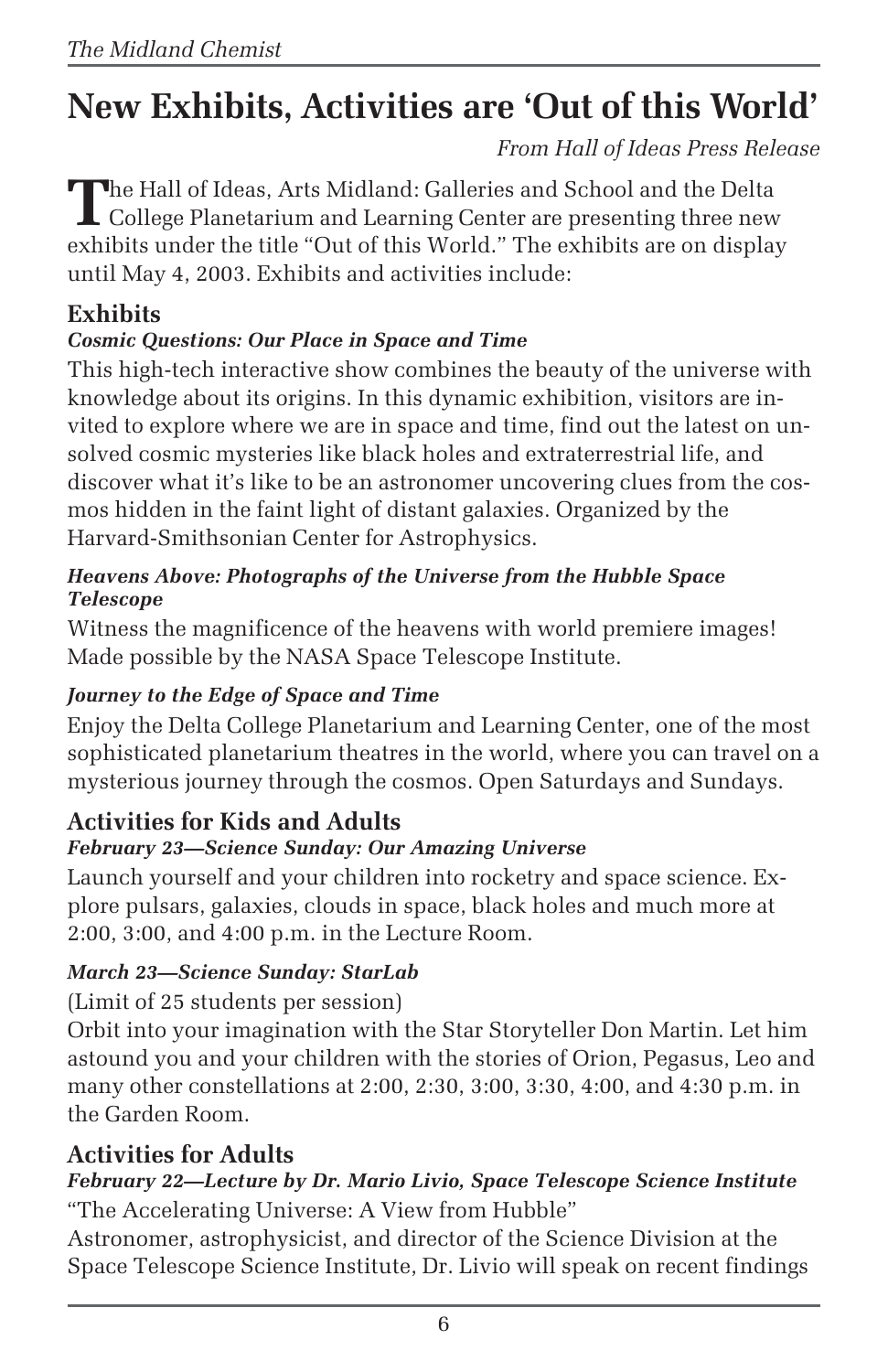of the Hubble Telescope and the concepts that bridge science and art. Book signing will follow. 2:00–3:00 p.m. in the Little Theatre.

*March 20—Lecture by Dr. Gregory D. Wirth, Keck Observatory*

"Giant Telescopes of Mauna Kea: Cosmic Time Machines" Astronomer at the Keck Observatory in the Mauna Kea Observatories Complex in Hawaii, this former Midland resident will speak on current instrumentation and procedures including infrared astronomy, sub-millimeter wavelength and radio astronomy. 7:00 p.m. in the Little Theatre.

For more information, call 800-523-7649 or 631-8250 or visit the web page http://www.mcfta.org/hall\_of\_ideas/index.htm

This exhibit is presented in collaboration with Jeff Kennedy Associates, Inc. Sponsored by The Dow Chemical Company Foundation, The Herbert H. & Grace A. Dow Foundation and CABOT: creating what matters. "Cosmic Questions" was made possible by the generous support of the National Science Foundation and NASA.

## **Executive Committee Named for 2003**



*Meet the Midland Section Executive Committee of the board of directors. (l-r) Mike Owen, Connie Murphy, Wendell Dilling, Ann Birch, Sharyl Majorski-Briggs, Pat Cannady, Doug Beyer, and Joe Ceraso. Photo by Angelo Cassar.*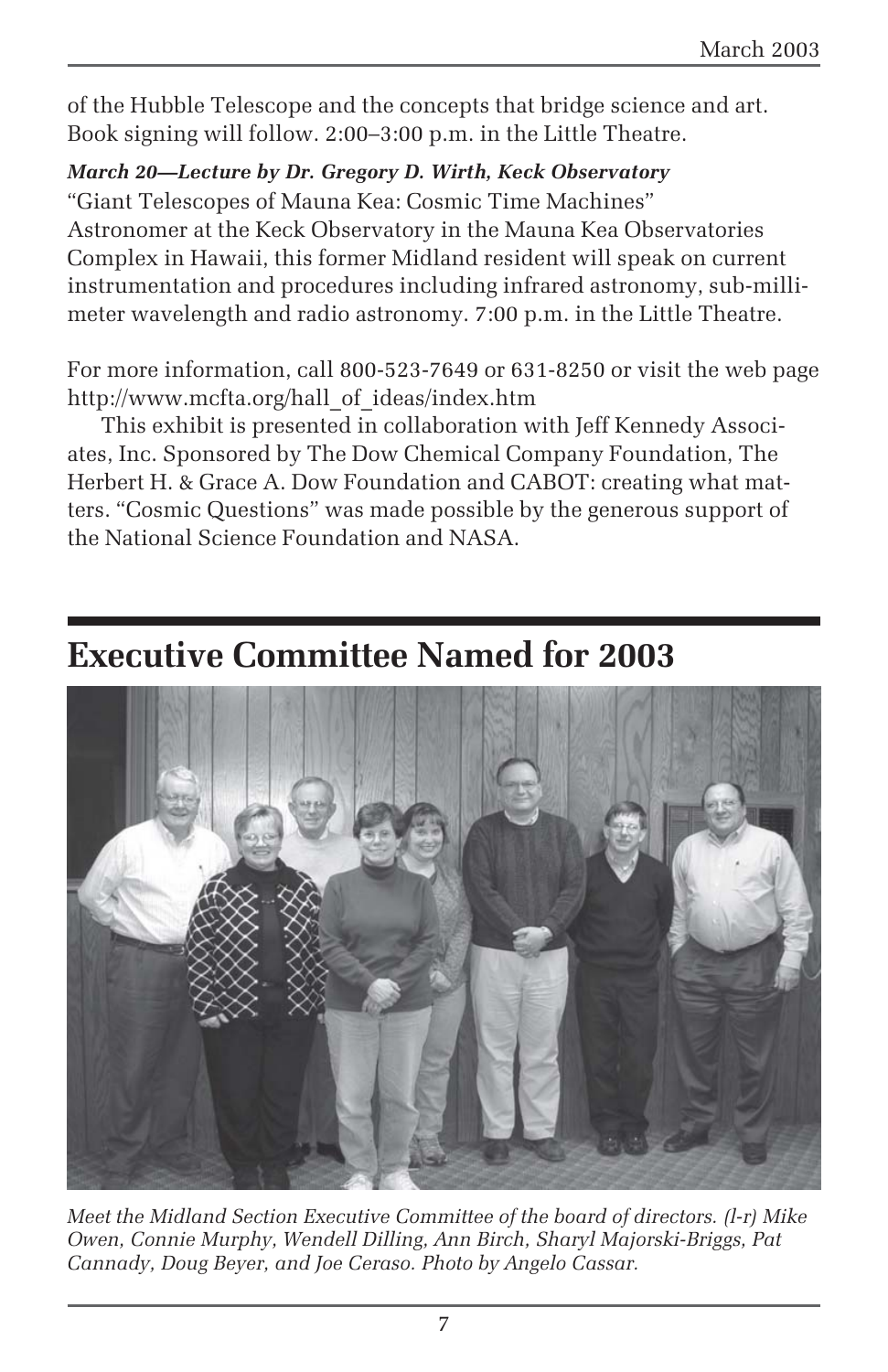## *Call for Nominations* **2003 Science Teaching and Education Volunteer Awards**

*By Petar Dvornic*

**E**ach year the Midland Section of the American Chemical Society presents awards to recognize outstanding achievement in the teaching of the chemical sciences. Nominations for the 2003 awards are invited. Awards are presented for outstanding achievement in the following areas:

- Elementary Level Science Education
- Middle Level Science Education
- High School Chemistry Teaching
- College Chemistry Teaching

Candidates for these awards must be educators at schools in the fivecounty geographical area of the Midland Section: Bay, Gratiot, Isabella, Midland and Saginaw Counties.

The Science Education Volunteer of the Year Award is also presented to an individual who makes a substantial contribution to science learning in the Midland Section through voluntary efforts.

Previous recipients of the awards are as follows:

|      | <b>Elementary Level</b>            | <b>Middle Level</b>     |
|------|------------------------------------|-------------------------|
| 1992 | Karen Ziemelis                     | Derrell Steffen         |
| 1993 | Lela Wade                          | Laurie Hepinstall       |
| 1994 | Constance A. Dullock               | JoAnn Kraut             |
| 1995 | Joan Klopcic                       | not awarded             |
| 1996 | Mark Hackbarth                     | Barbara J. Bibbee       |
| 1997 | Denise Koppleberger, Cheryl Ruthig | Gary J. Johnson         |
| 1998 | Barbara McGivern                   | not awarded             |
| 1999 | John Clark                         | not awarded             |
| 2000 | Sue Burtch, Robin Harshman-Rogers, | not awarded             |
|      | Vicki Richard, Clare Jorgensen     |                         |
| 2001 | Cathy Egerer, Amy Hindbaugh-Marr   | not awarded             |
| 2002 | Maureen Becker                     | Joel Mikusko            |
|      |                                    |                         |
|      |                                    |                         |
|      | <b>High School Teaching</b>        | <b>College Teaching</b> |
| 1989 | Robert Wallace                     | Joan Sabourin           |
| 1990 | Gary Ronk                          | <b>Bob Howell</b>       |
| 1991 | not awarded                        | Robert Kohrman          |
| 1992 | John Clark, Edna Konwinski         | Scott Hill              |
| 1993 | Mary Irons                         | Ajit Sharma             |
| 1994 | Jo Ann Pelkki                      | Laura Vosejpka          |
| 1995 | not awarded                        | George Eastland         |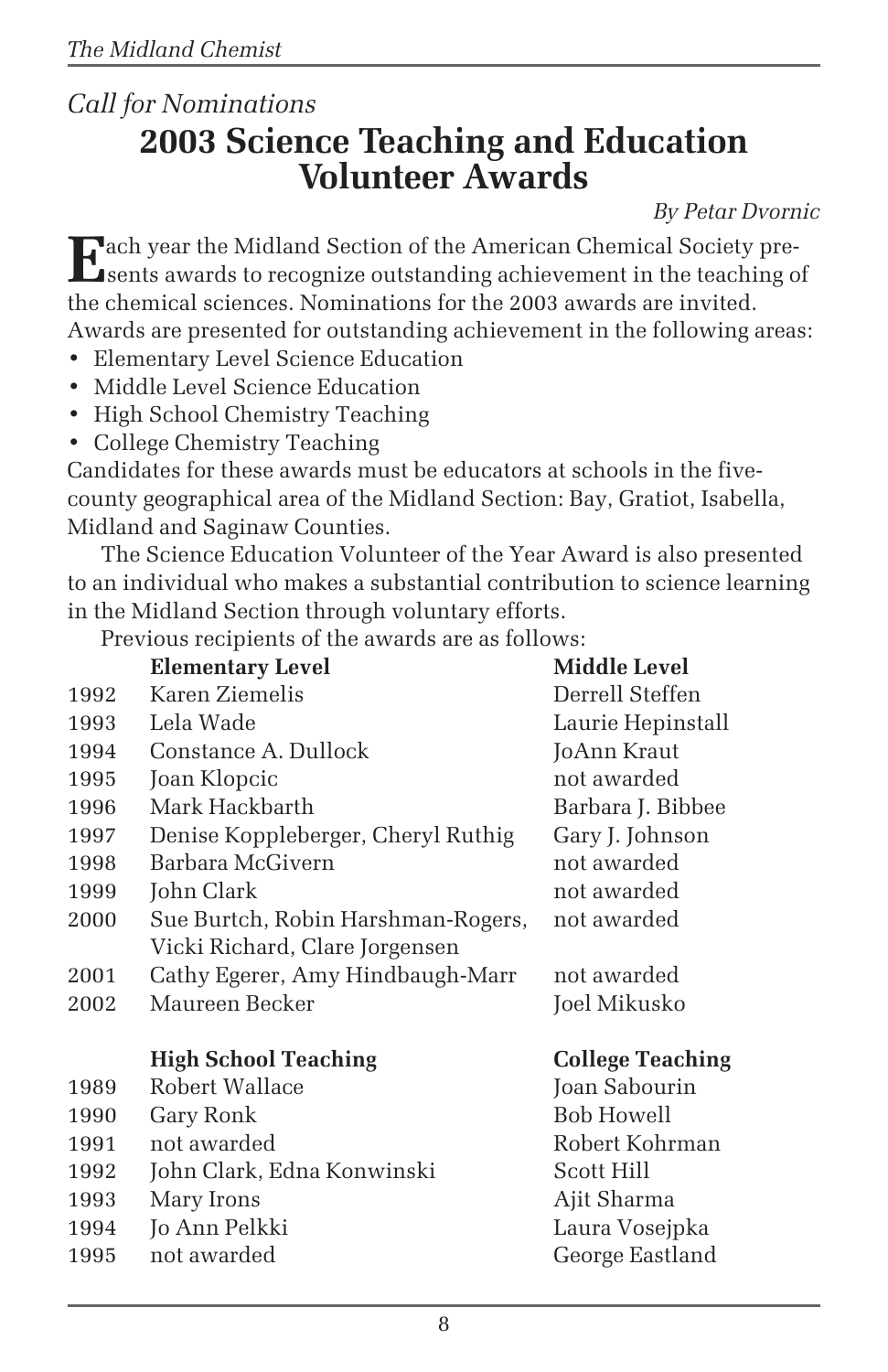- 1996 Sandra Schafer Martin Spartz 1997 Mary Fredell Philip Squattrito 1998 Dale Ressler Thomas Delia 1999 Robert Enszer Steven Keinath 2000 Steven Kelly James Hutchison 2001 William Stokes Sandra Smith 2002 Robert Hansen Margaret Hill **Science Education Volunteer**
- 1992 Gregg Young
- 1993 Peter Bonk
- 1994 Peter Moehs
- 1995 Gretchen Kohl
- 1996 John Blizzard, Richard Van Effen
- 1997 Marvin Tegen
- 1998 Carlton Beyer
- 1999 William Albe
- 2000 Karol Childs
- 2001 Donald Petersen
- 2002 Joan McMahon

Recipients of all awards will be selected by the Awards Committee. Nominators should write a letter indicating the award and describing the attributes of the candidate. Supporting letters from students, colleagues, supervisors, and community leaders are strongly encouraged. The deadline for nominations is March 21, 2003. Electronic and fax submissions are acceptable. All submissions must be accompanied by the name, position, address, and phone number of the nominator.

Award recipients, as well as high school and college student award recipients and Chemistry Olympiad winners, will be honored at the 2003 Science Education Recognition Dinner on May 1 (see page 10).

The Awards Committee greatly appreciates the efforts involved in nominating someone and thanks you for helping to recognize deserving educators in our section. *Parents: Does your child have a great science teacher? If so, consider nominating him/her and pass this flier along to that teacher's principal or section head.* Please submit nominations to:

Petar Dvornic, dvornic@mmi.org Chair, ACS Awards Committee Michigan Molecular Institute 1910 W Saint Andrews Rd Midland, MI 48640-2696 Phone: 989-832-5555, Ext. 550; fax: 989-832-5560

9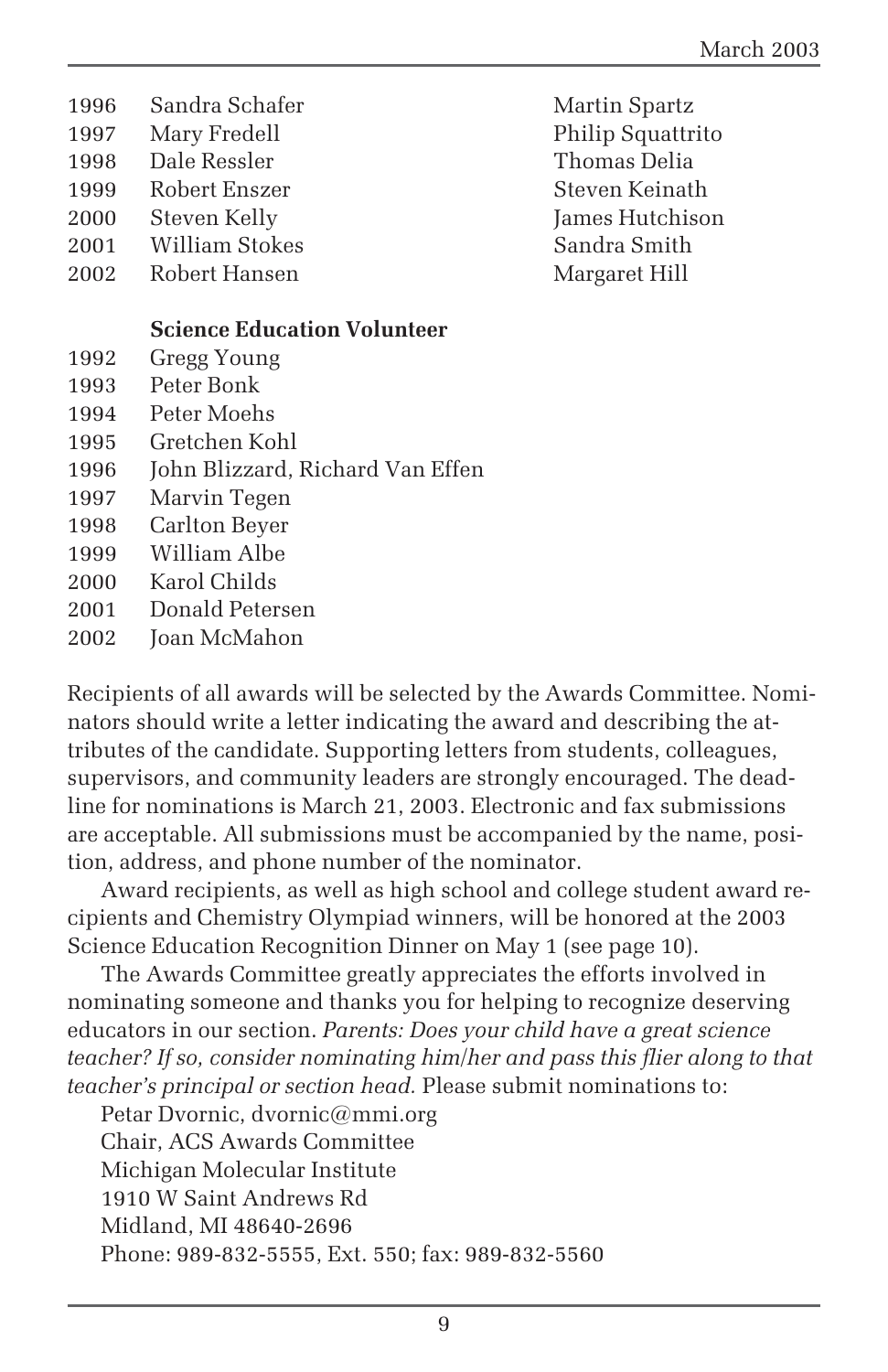# **Spring Science Education Recognition Dinner**

Thursday, May 1, 2003 6:00 p.m. to 9:00 p.m. 47 Building Cafeteria, The Dow Chemical Company Midland, Michigan Program: 6:00 p.m. Reception 6:30 p.m. Buffet Dinner 7:30 p.m. Awards Presentations

**T**eachers and students will be recognized for their outstanding achievements in science education at this twelfth annual event.

The cost of the dinner is \$15.00 per person and includes appetizers, dinner, dessert, and beverage. Please respond by mail using the form be-

low. Your dinner reservation request must be received by April 21, 2003. You may also register by email  $(d$ vornic $@$ mmi.org) and pay at the door. This event is sponsored by the Midland Section of the American Chemical Society and underwritten by grants from The Dow Chemical Company and Dow Corning Corporation. For



further information, contact Petar Dvornic at (989) 832-5555, ext. 550.

To reserve a place at the 2003 Spring Science Education Recognition Dinner, return this form with payment by **April 21, 2003,** to Petar Dvornic, Michigan Molecular Institute, 1910 W. St. Andrews Road, Midland, MI 48640-2696

| Affiliation: |                 |  |  |
|--------------|-----------------|--|--|
|              |                 |  |  |
| Phone/Email: | ACS member? Y N |  |  |

Enclose payment of \$15.00 per person. Checks should be payable to "Midland Section ACS"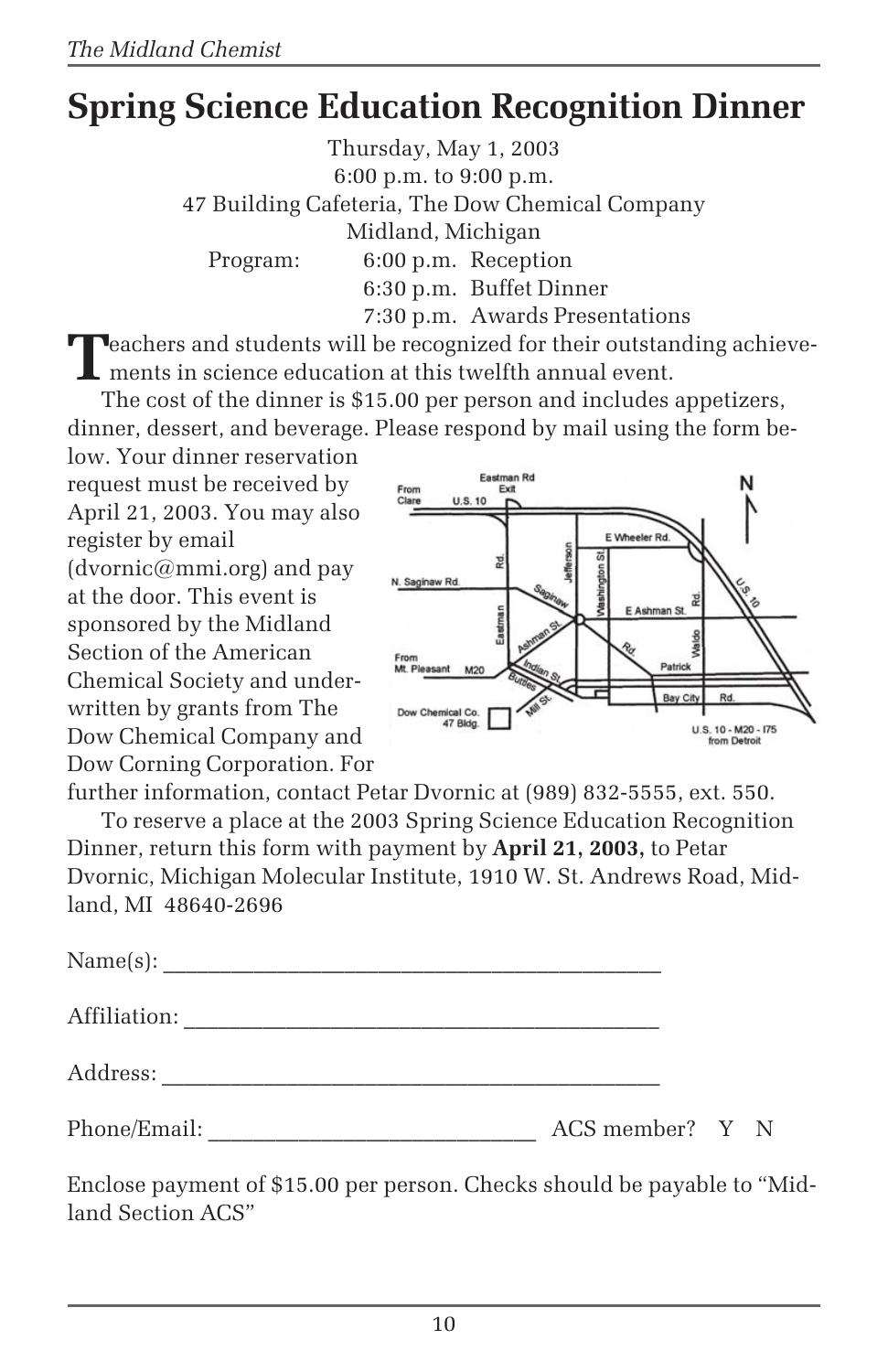# **MMTG 'Adopts' a Family in 2002**

#### *By Stephanie Anderson*

**Participation in the Adopt-A-Family program is such a blessing. Not** only was I able to expose my daughter to the needs of others, but I was also reminded that without the help of others, many people would not have any more than the basics.

With donations from MMTG members (and a few non-members), we were able to select a five-member family. We collected cash donations as well as specific item donations. Our family consisted of a single mom with a 17-year-old daughter, a 16-year-old son, a 12-year-old daughter, and a 10-month-old granddaughter. Our family had specific wishes that we were able to fulfill. We purchased in all, a cordless phone/answering machine, a Nintendo Gamecube, a portable CD player with a specific CD, a tanning membership, a floor exercise mat, and a Bennigan's gift certificate with a gift basket. The grandbaby has had multiple brain surgeries since her birth. The money spent on medical bills was the reason this family looked to The Salvation Army for some hope to celebrate Christmas. We initially were overwhelmed with the idea of trying to meet the needs for the baby (the exercise mat), but with the ease of shopping on the Internet, I was able to find an excellent quality mat at a much discounted price.

Just talking to the mother caused me to think through my own plans for the holidays. As we all know, in times of adversity, it's the extras or special needs that are neglected. I wish that everyone could have direct involvement in being such a blessing for a struggling family. I enjoyed coordinating the gifts of everyone that participated in this worthwhile activity. To see and hear the joy that was brought about by the generosity of those who gave is reason enough to encourage my efforts in years to come.

I am including below part of the letter received from The Salvation Army to the groups/individuals that sponsored the Adopt-A-Family program for the 2002 holidays.

"We heard of many life lessons being taught to children as their parents shared their blessing by adopting others in need. One of our favorite stories was of a family of four with a new baby due in June. The mother came to register for Christmas toys, not for her own children, but for the *four* nieces and nephews they had taken into their home the day before…this mother did not want them to be split up into foster homes. We assured her that we would be glad to offer toys to these children. As God would have it, within the day a sponsor adopted all eight of them.

Thank you so much from all of us here at The Salvation Army for caring for and sharing with the many individuals in our community—we are, indeed, blessed by you!"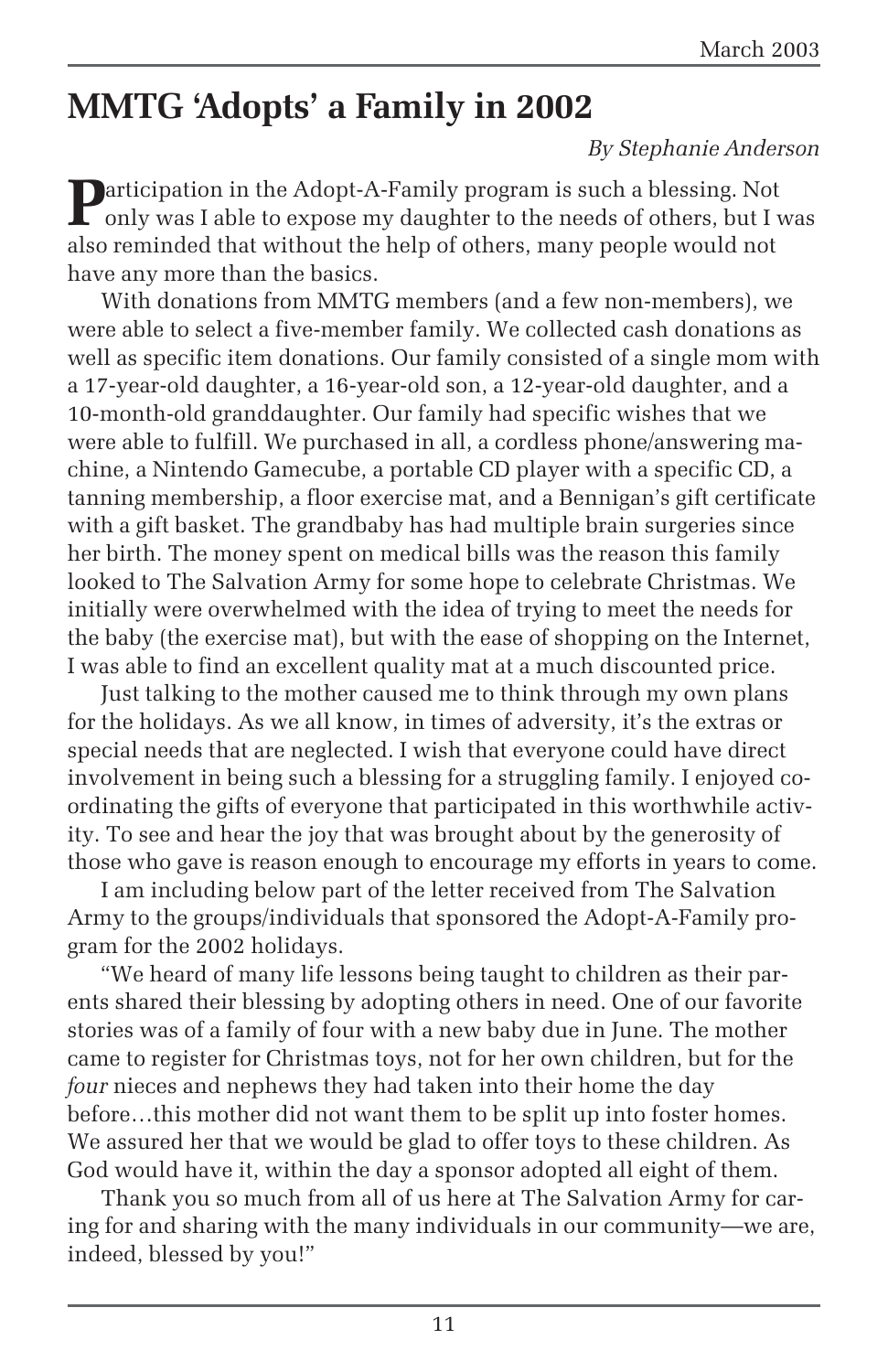# **Cannady Receives Recognition as 2002 Chair**

*By Ann Birch*

**D**eing chair of the Midland Section is not an easy task. Although work- $\Box$  ing with the board of directors and Section members is rewarding, the chair inevitably shoulders the concerns of the Section for that year and spends a lot of personal time keeping the Section running and serving its members. Through the years, the Midland Section has been very fortunate to have excellent leaders, and Pat Cannady is no exception. Pat was the chair of the Midland Section in 2002 and is now serving as 2003 pastchair and chair of the Long-Range Planning Committee. Thanks, Pat, for a great job!



*At the board of directors meeting on January 13, 2003, chair Mike Owen presented Pat Cannady, 2002 chair, with a pin recognizing his service to the Section.*

edilech • Technical writing • Editing • Technical graphics • Electronic publishing • Training • Consulting

*Struggling with a crucial conference paper, presentation, thesis, or report? Need a manual for new equipment, a computer program, or a work process?*

*Editech is a full-service technical communication firm that specializes in chemistryrelated documentation. Contact us today!*

*Visit Editech at www.editech-mi.com or call (989) 832-7485.*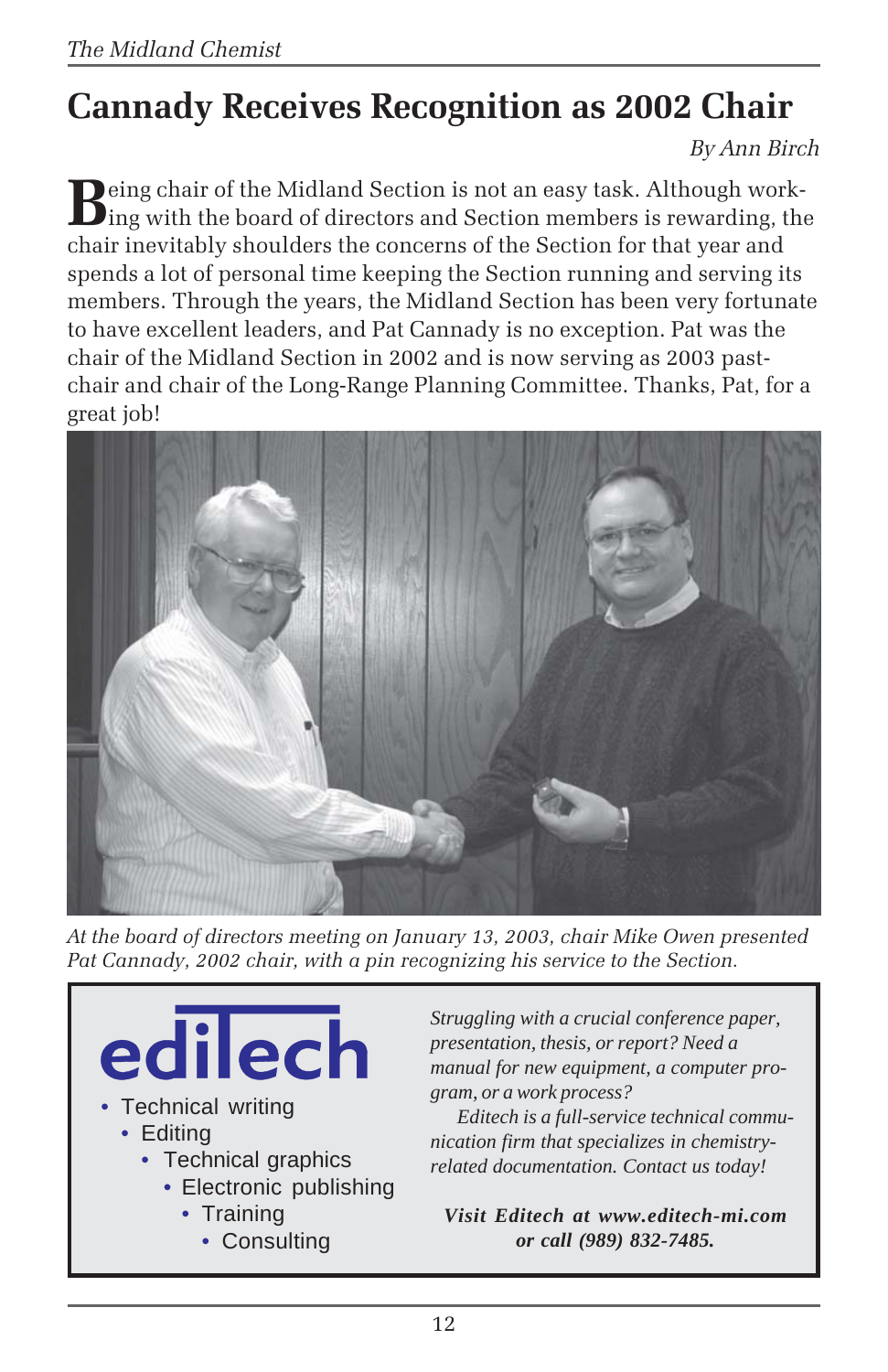# **Section Initiates Younger Chemists Committee**

*By Wendy Flory*

**A** great year lies ahead for the newly formed Younger Chemists Committee. A planning meeting was held on February 5 to collect ideas and map out activities for this year as well as future years. Here are a few of the exciting events suggested:

- Casino game night
- Paintball
- Career path discussions at local universities
- Job shadowing
- BBQ picnic at a local public lake
- Pick-up games of softball and sand volleyball
- Annual social mixer of Midland ACS
- Gathering of all local scientific organizations like AIChE, SWE, SPE, ACS, student affiliates, chemistry clubs, etc.
- Plan the Midland Fall Scientific meeting

This is only the beginning! If you would like to participate in this group

through planning activities or just being on the distribution list, please email wcflory@dow.com and indicate to which distribution list you



would like your email added. To receive future information about the local section YCC, email wcflory@dow.com with the following information:

- Name
- Email
- Indicate **one** of the following:
- ❑ I'd like to be on the planning committee

or

❑ I just want to be on the general email distribution list

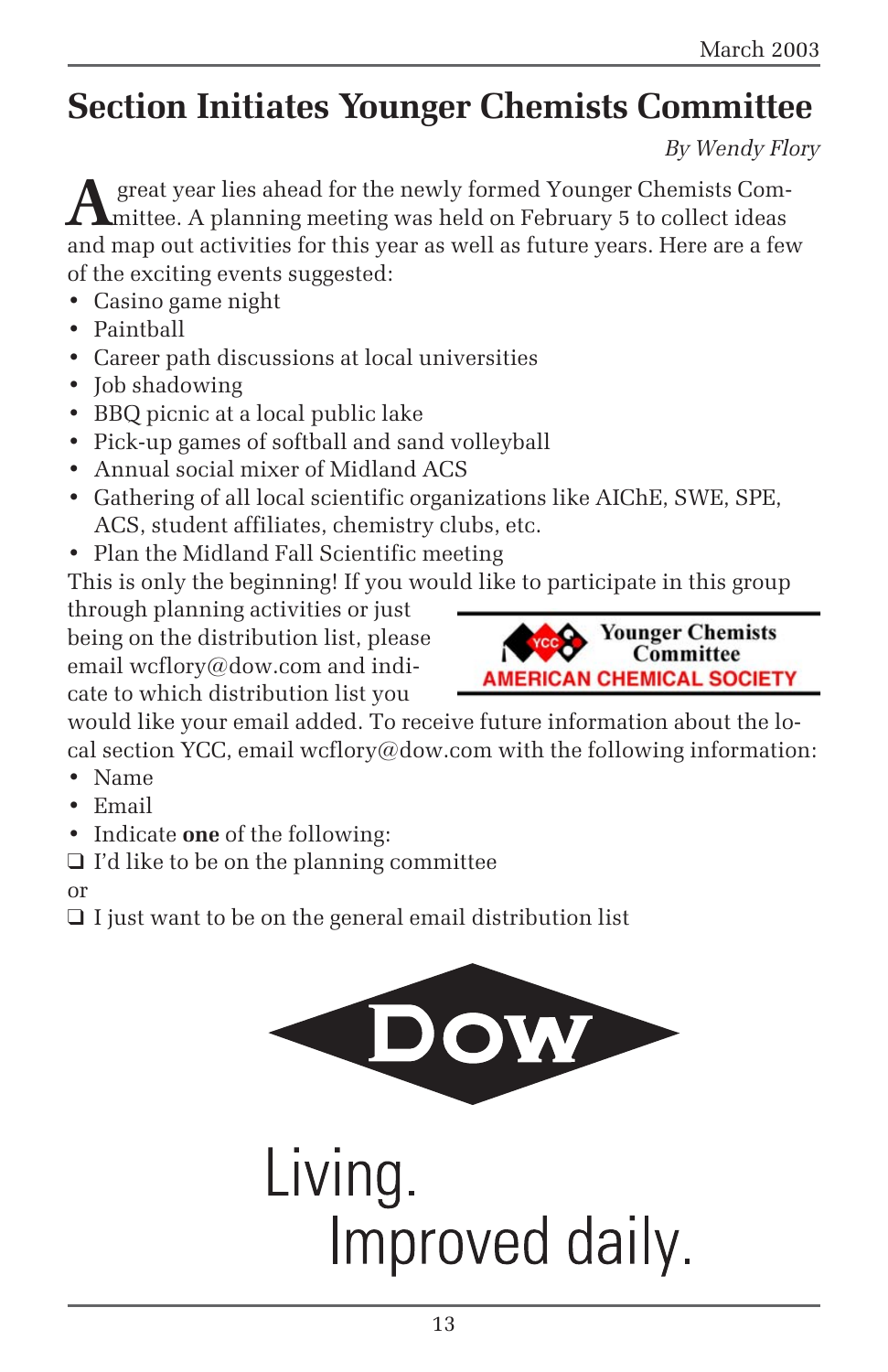# **MMTG Begins New Year**

*By Amy L. Betz*

**Happy New Year, everyone, and welcome to what I hope will be a pro-<br>ductive educational states of the set of the set of the set of the set of the set of the set of the set of the set** ductive, educational, and fun year for the Mid-Michigan Technicians Group (MMTG). My name is Amy Betz, and I am the 2003 MMTG chair. I have worked as a technologist for The Dow Chemical Company for over 12 years. I have been working in the Analytical Sciences department, most recently in the Engineering Sciences department conducting research in fluid flow and mixing, and soon will be transitioning into a new role with the ET&ICM (External Technology and Intellectual Capital Management) R&D Capability.

MMTG is a local professional organization affiliated with the Midland Section of the American Chemical Society (ACS) and associated with TECH, a national professional organization for technologists. MMTG is devoted to providing opportunities to technicians and technologists within the scientific community to enhance their skills, improve their networks, and broaden their career possibilities. Members have the opportunity to network with other technicians from the local area as well as with other technicians nationally, attend seminars/workshops, and participate in public outreach programs and social events. Members also have a forum to practice their skills (such as presentation, communication, leadership, etc.) in a supportive, non-threatening environment.

MMTG also works to improve the image of the technician/technologist as a professional, as well as participating in community outreach programs primarily dedicated to educating the public in science-related fields.

Toward those ends, in years past the MMTG has chaired or participated in events such as:

- Sci-Fest at Delta College
- Chemistry demonstrations at the Midland County Fair
- Seminars on improving report-writing techniques, improving presentation skills, technical poster preparation and presentation, coping with change, and maintaining a positive attitude
- Presentations of the advantages/disadvantages of leaving the ranks of technologist to pursue an advanced degree or higher company position
- Social events
- The Outstanding Student Technician Award given to a Delta college student in the Chemical Tech. Program
- Sponsorship to send an MMTG leader to a national ACS conference
- Community charity events
- Chemistry demonstrations at local schools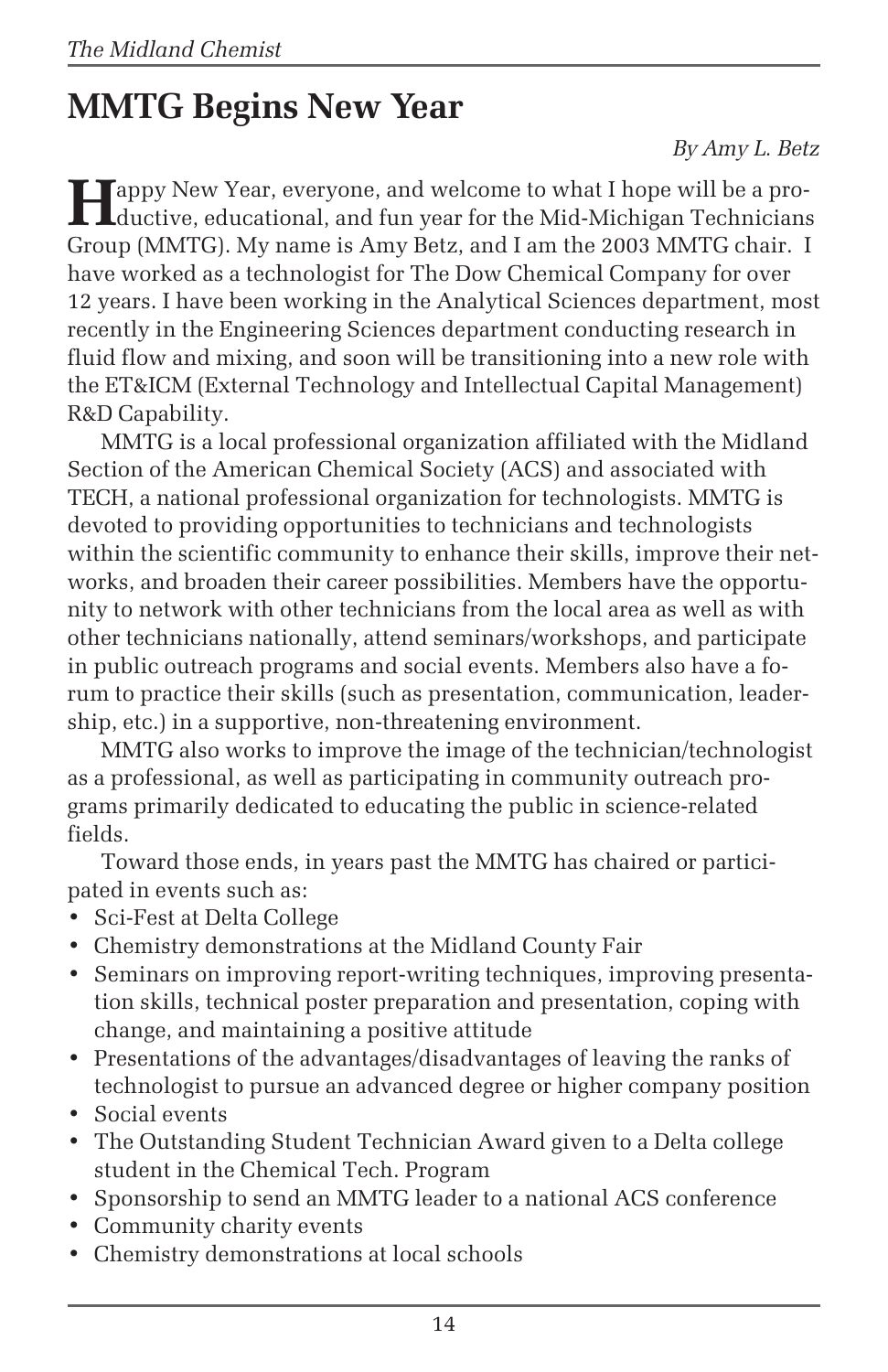This year we intend to continue to offer seminars that will enhance the skills and effectiveness of MMTG members, as well as continue to offer opportunities for members to practice their skills and display their talents. Networking opportunities will also continue to be a focus. In addition, for the first time, the chair and chair-elect will be sent to a national leadership conference sponsored by the American Chemical Society to develop and improve leadership skills. This should increase their effectiveness in leading MMTG, thereby increasing the value of MMTG to its members.

The only requirement for joining MMTG is an interest in science. If this sounds like something you would like to be a part of, or if you have questions and would like more information, please contact me or visit our website at http://membership.acs.org/t/tag/default.htm. I can be reached at 989-636-9549 or by e-mail at albetz@dow.com.

## **ACS Tour Speaker Comes to CMU**

*By Ann Birch*

**F**red Wudl, Courtaulds Professor in the Department of Chemistry and Biochemistry, UCLA, and ACS tour speaker, will present "Solid-State

Synthesis of a Doped Conducting Polymer" at Central Michigan University. The presentation will take place in Dow 175 on March 31 at 7:00 p.m. Dr. Wudl obtained his B.S. degree in chemistry from UCLA in 1964 and his Ph.D. in 1967. From 1968– 1969 he attended Harvard University in a postdoctoral program on vitamin B-23 synthesis.

Dr. Wudl has received many awards, most recently, the 1996 American Chemical Society Award for Chemistry of Materials and the 2001 Herbert



Newby McCoy Award. In 2001 he was named a member of the American Academy of Arts and Sciences. He is associate editor of *Molecular Crystals and Liquid Crystals* along with numerous other activities with professional journals and organizations. He is also the director of the UCLA Materials Creation Training Program (MCTP) IGERT and director of the UCLA Exotic Materials Institute. His publications include 360 papers, 9 U.S. patents, and 1 Canadian patent.

Dr. Wudl will also be presenting a seminar on "Self-mending Polymers" as part of CMU's Chemistry Seminar Series. The seminar will be presented on March 31 in Dow 175 at 4:00 p.m. There will be a reception preceding the seminar in Dow 264 at 3:30 p.m. For more information, contact Anton Jensen, 989-774-3125.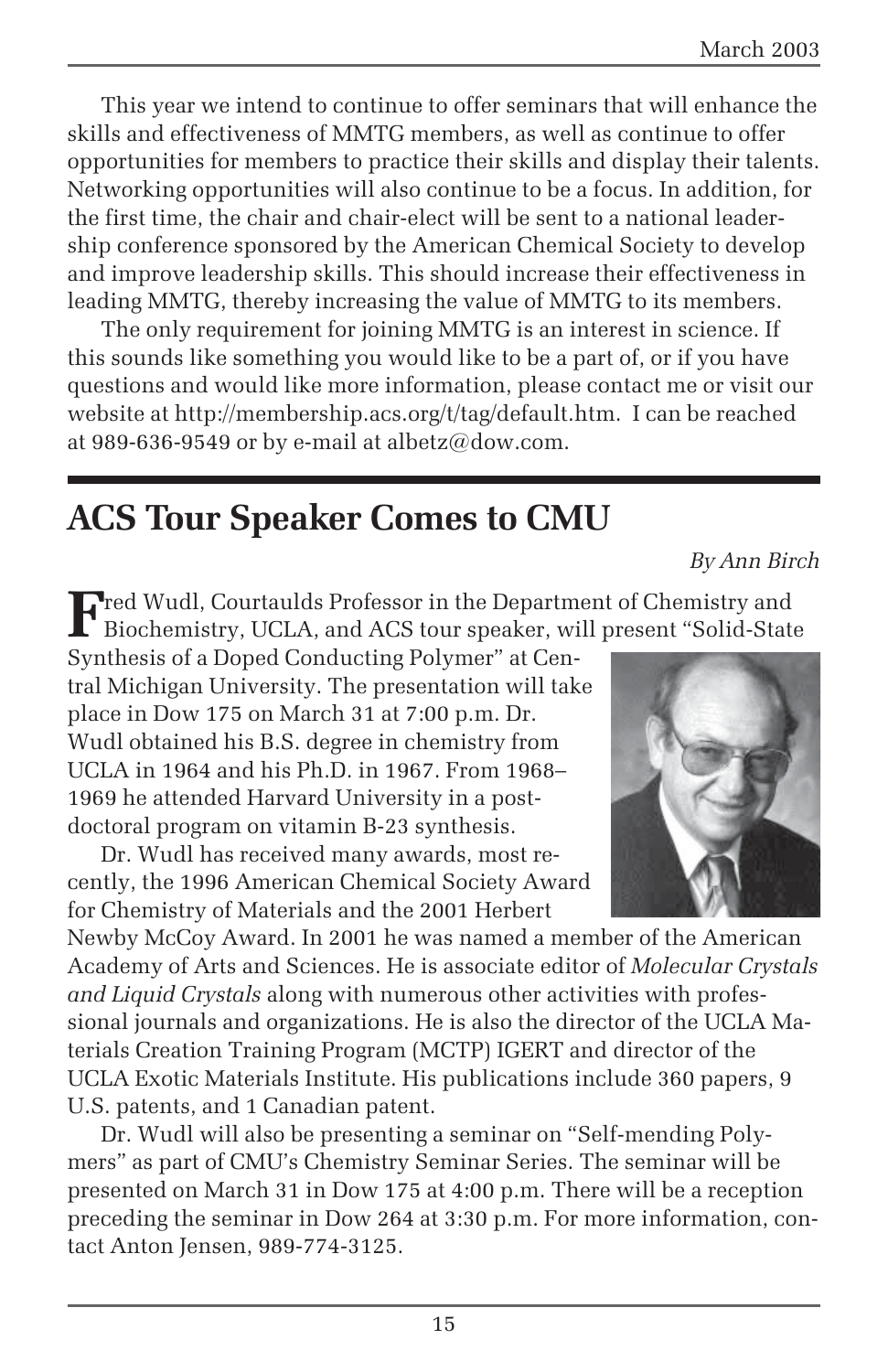## **Lane Receives CMU Distinguished Alumnus Award**

#### *From CMU Press Release*

**T**om Lane, an ACS member since 1974, was named Central Michigan University's 2002 Distinguished Alumnus. A senior research scientist at Dow Corning Corporation in Midland, Lane says CMU is a technological institution on the rise and that materials science—his field of professional expertise—is an important tool for future technological discoveries.

"Under the strong leadership of Dr. Rao (CMU President Michael Rao), CMU is becoming recognized as a technological institution—a leader," said Lane, a fellow of the Royal Society of Chemistry. "I understand that CMU is considering a doctoral program in materials science. If preliminary discussions were to bear fruit, such a program would really differentiate CMU from other institutions. The interdisciplinary approach that this program would embody will help scientists solve many of today's problems."

Lane, who earned a master's degree in chemistry from CMU and a doctoral degree in chemistry from The Open University in England, says he helps unravel important mysteries at the molecular level. According to Lane, materials scientists are a hybrid of chemists, nuclear scientists, and engineers who deal with things they can see and touch and develop applications for many industries.

"Materials scientists study how materials behave under many different environments, whether it's in outer space, in the desert, or under the seas," said Lane. "Materials science deals with the characteristics of things we use in commerce."

According to Richard St. Andre, interim dean of the College of Science

and Technology, CMU does not currently have a doctoral program in materials science, but there is considerable interest from faculty in beginning a program because they already are involved in research in this area.

"A doctoral program makes sense in light of CMU's central mission to provide the education needed for progress in society," said Koblar Alan Jackson, a faculty member in the physics department. "The materials area is



*Mike Rao, CMU president, presents the alumni award to Tom Lane (right).*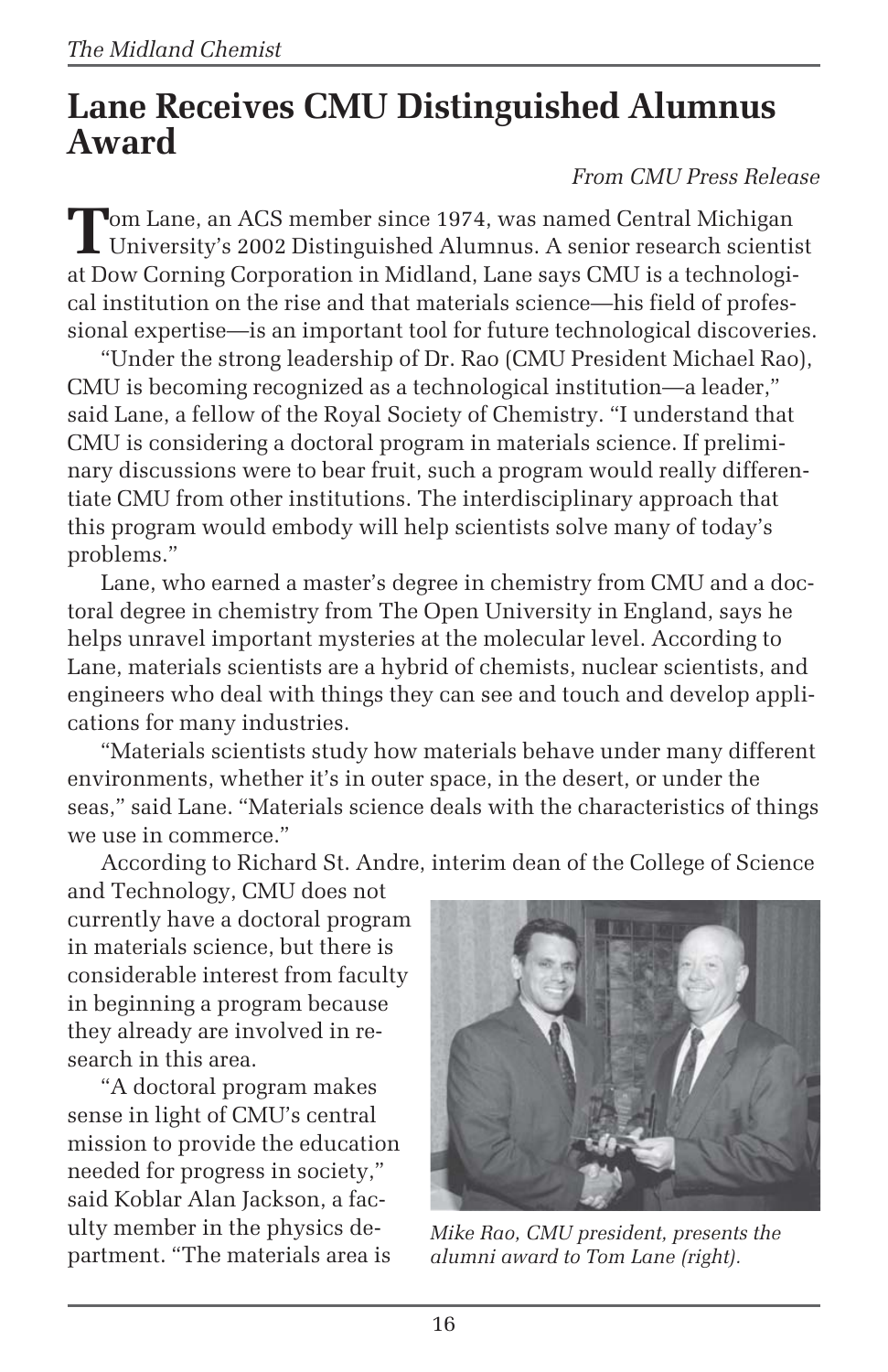very active, and there is a strong demand for technical training in this area. We have the right expertise on campus to offer advanced training in materials research."

Lane has served as external research adviser for CMU graduate students and is a National Science Foundation Network member. He was a member of the Enzyme Linked ImmunoSorbent Assay team, for a specialized test used in molecular and cellular biology. He has been an adjunct faculty member at domestic and international universities. He also has worked with the U.S. Department of Defense on a number of projects.

"My scientific career has been extremely rewarding, and CMU has played an important role," said Lane. "As CMU continues down its path as a technology leader, I am certain that it will influence me and others like me in the very near future. I took my master's classes at CMU while I was employed at Dow Corning. It really was a great experience for me. I remember CMU faculty members like Tom Delia, Quentin Peterson, and Bob Howell because they all had a significant impact on my life. They really helped to shape me and sort out my life in science," said Lane.

Lane's wife, Janis Landry-Lane, is an executive in the scientific and technical computing department, worldwide life sciences segment, at IBM. Their daughter Julia is a student at Queens University of Kingston, Ontario; a son Peter is a freshman at the University of Michigan; and a son Sam is a fifth grader at Carpenter Street School in Midland.

## **In Past Issues of** *The Midland Chemist*

*By Wendell L. Dilling, Midland Section Historian*

- **30 Years Ago This Month**—Frank Stewart reported that on April 5 and 6 the Midland Section would present its Eleventh Annual E. C. Britton Symposium on Industrial Chemistry. The subject was "What Can a Chemist Do in Industry" and featured speakers from Dow and Dow Corning.
- **20 Years Ago This Month**—David Watson noted in his Chairman's Corner column that several Midland Section members demonstrated professionalism by serving on National ACS committees and as advisors to student affiliate chapters, including Randolph Beaumont at Alma College, Ed Benson at Central Michigan University, Art Smith at Delta College, and Peter Moehs at Saginaw Valley State College.
- **10 Years Ago This Month**—The Art and Chemistry Departments of Central Michigan University and the Midland ACS Section announced a lecture at CMU by Alfred Bader, founder of Aldrich Chemical Co., on "Adventures of a Chemist Collector" and two other lectures.